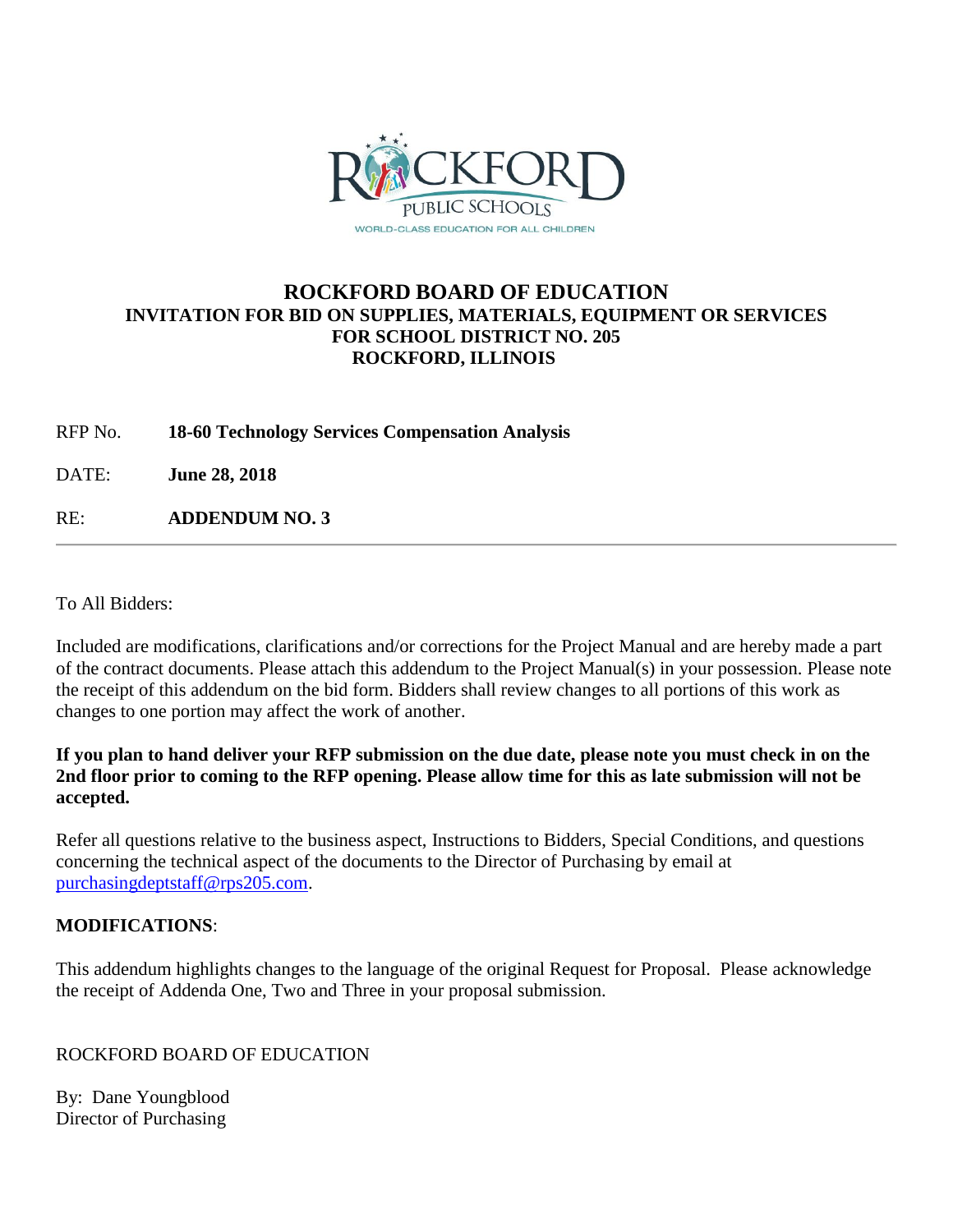\*\*Please note the modifications below when submitting your proposal for RFP 18-60 Technology Services Compensation Study. The receipt of this addendum, as well of those of the previous two, should be acknowledged in your proposal submission. Text highlighted in red and struck through is to be removed, where underlined text has been added.

Page 2, First bullet point

 Compensation Analysis - provide data identifying total salaries and benefits, including the total compensation package  $\theta$  including benefits.

Page 2, Remove second bullet point

 Position Analysis - Gather data by way of job audit questionnaires, job audits, interviews or other accepted methods.

Page 2, Section A. Market Compensation Analysis, I.: remove verbiage as indicated below:

I. The firm will conduct an internal comprehensive job evaluation and external comparison for all applicable Technology Services positions.

Page 2, Section B. Compensation Analysis: revise verbiage as indicated below:

The firm will evaluate the existing compensation structure incumbent pay and compare against data to identify any gaps as appropriate market rate.

Page 3, I. Salaries and Wages, remove all.

```
I. Salaries and Wages
```
a. Analysis of current pay practices.

- b. Review and evaluate current classification and pay structure (number of classes, number of salary ranges, percent of spread for ranges).
- c. Provide recommendations for compensation structures to maintain market competitiveness.

Page 3, C. Position Analysis, remove.

## A. **Position Analysis**

I. Provide recommendations relative to the educational background of the position by title (required or preferred).

Page 3, D. Compensation Structure Recommendations and Implementation, remove I and II; revise III.

> I. The firm will identify outliers that will need to be addressed in order to maintain market competitiveness.